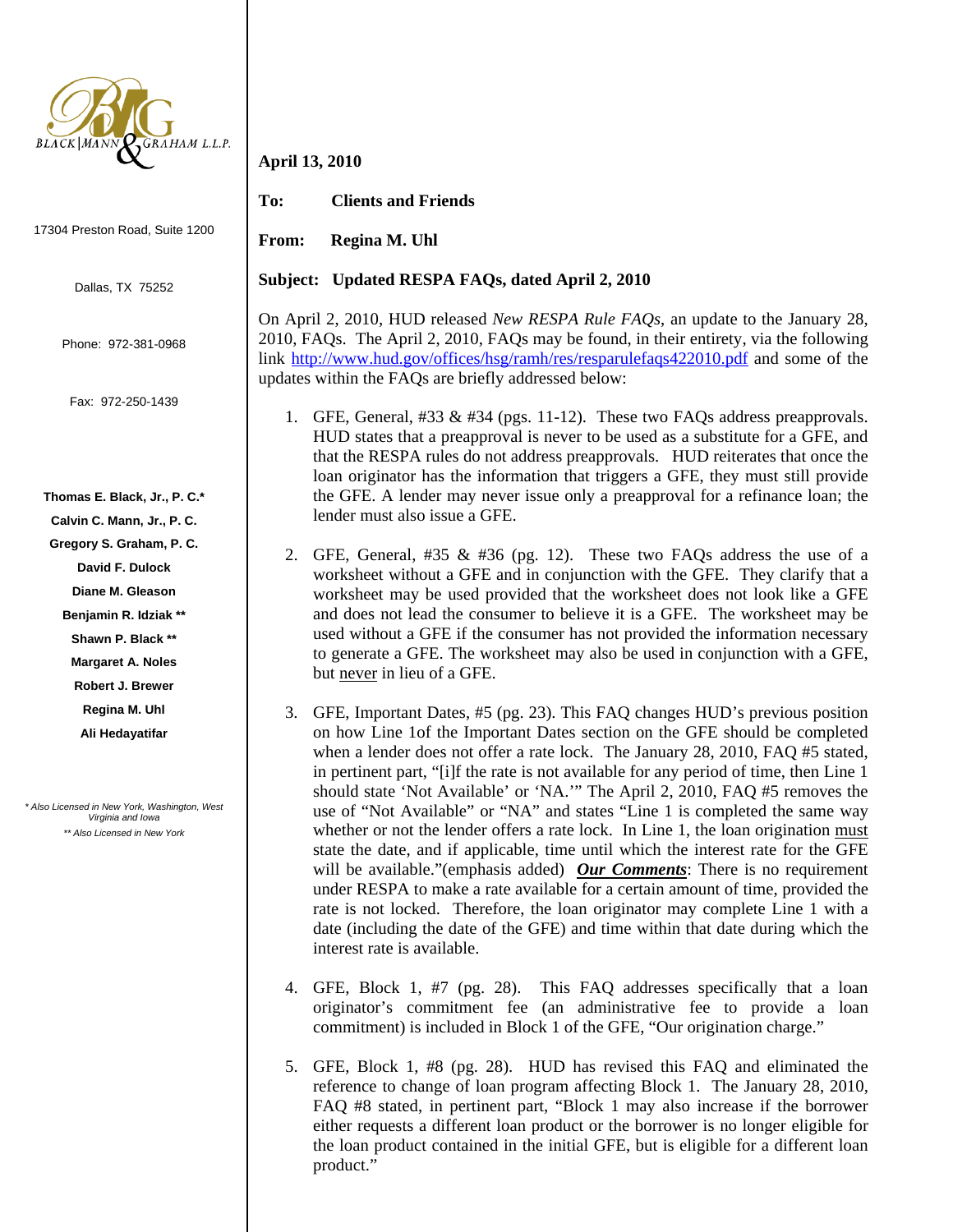RESPA FAQs Updated April 2, 2010 April 13, 2010 Page 2 of 3

> The April 2, 2010, FAQ #8 does not address a change in loan program. *Our Comments*: The question was reworded to specifically address the impact of changing the loan amount on the Origination Charge. It does not appear that HUD is limiting increases in the Origination Charge to changes in loan amount. Another FAQ provides that the Origination Charge may increase if there is a "changed circumstance" as defined in 24 CFR §3500.2. (See FAQ #3, page 27) Furthermore, 24 CFR §3500.7(f) provides the instances that issuance of a revised GFE is permissible, e.g. borrower requested change, borrower ineligibility, changed circumstance, etc.

- 6. GFE, Block 1, #11 (pg. 29). This FAQ provides two examples how YSP is included in Block 1. *Our Comments*: If broker intends to receive all of the YSP, that entire amount should be included in Block 1, along with all other appropriate fees. This does not apply when the YSP in Block 2 is increased on a revised GFE. In that event the amount of YSP disclosed in Block 1 of the original GFE may not increase.
- 7. GFE, Block 1, #12 (pg. 30). This FAQ clarifies that if the amount on Line 801 on the HUD-1 decreases from the amount disclosed in Block 1 of the GFE, there is no potential tolerance violation. *Our Comments*: Be very cautious of not equating Block 1 with Block A and Line 801 with Line 803, when applying this general rule. A decrease from Block A on the GFE to Line 803 on HUD-1 may be a violation of the zero tolerance if a credit or YSP is improperly reduced.
- 8. GFE, Block 3, #5 (pg. 32). This FAQ provides that if a loan originator knows at the time it provides the GFE that there will likely be a charge by the borrower's employer or banking institution for the VOE or VOD, the amount of that charge should be estimated in Block 3 of the GFE. *Our Comments*: Discovering this charge after the initial GFE is provided, however, may be a changed circumstance permitting a revised GFE.
- 9. GFE, Block 8, #1 & #2 (pg. 34). These two FAQs address transfer taxes, previously unaddressed in the FAQs. *Our Comments*: Remember transfer taxes are subject to a zero tolerance.
- 10. Sections 4 and 5- Right to cure and tolerance violations, #9 & #12 (pgs 42 and 43). The January 28, 2010, FAQ #9 referred to "the charges shown on pages 2 and 3 of the HUD-1." (emphasis added) The April 2, 2010, FAQ #9 removes the reference to page 3. The January 28, 2010, FAQ #12 stated, in pertinent part, "[t]he comparison chart on page 3 of the HUD-1 should reflect the credit given for that service to cure the potential tolerance violation in the appropriate tolerance category." The April 2, 2010, FAQ #12 removes that sentence completely and a recent HUD webinar indicated this change would occur. *Our Comments*: Previously, the comparison chart on page 3 of the HUD-1 could show a tolerance credit, thereby reflecting and confirming that the tolerance violation had been cured. Based on the April 2, 2010, changes to FAQs #9 and #12, if a lender is curing a tolerance violation by either of the methods described in revised FAQ #9 or #12, the comparison chart will continue to show the tolerance violation, and the tolerance cure will need to be clearly identified on page 2 or page 1 of the HUD-1, as applicable.